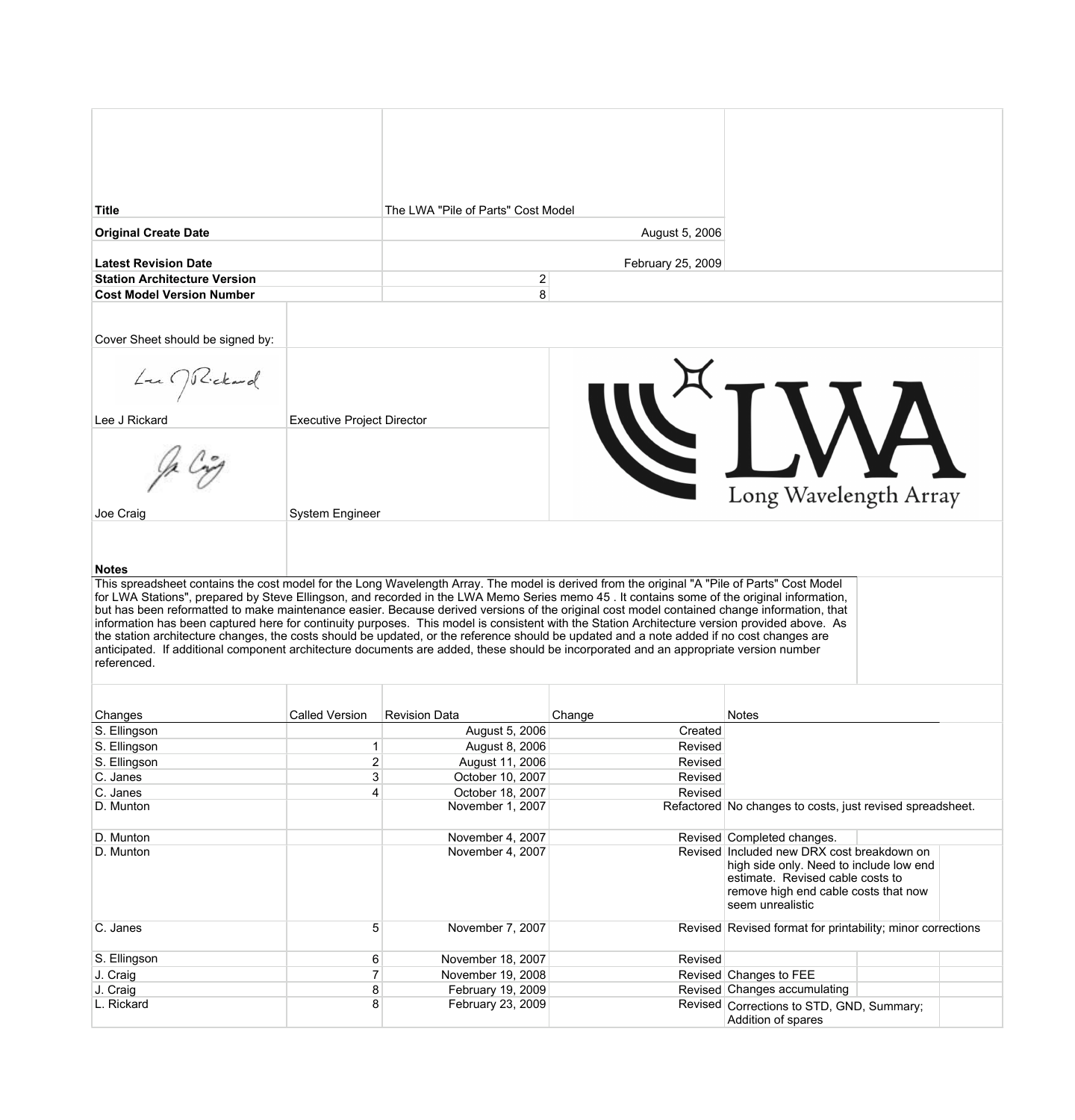| <b>Architecture Naming</b>                                                    |                  |                  |                                                                                                                     |  |
|-------------------------------------------------------------------------------|------------------|------------------|---------------------------------------------------------------------------------------------------------------------|--|
|                                                                               |                  |                  | This sheet contains a list of acronyms used to describe LWA system and subsystem components. Where required, it is  |  |
|                                                                               |                  |                  | consistent with the architecture documents listed on the "Notes and Changes" sheet. Costs associated with items not |  |
| included in the station architecture are identifed with names provided below. |                  |                  |                                                                                                                     |  |
| <b>System</b>                                                                 | <b>Subsystem</b> | <b>Component</b> | <b>Name</b>                                                                                                         |  |
| <b>ARR</b>                                                                    |                  |                  | Array of antenna stands                                                                                             |  |
|                                                                               | <b>STD</b>       |                  | Single antenna stand                                                                                                |  |
|                                                                               |                  | <b>ANT</b>       | Antenna                                                                                                             |  |
|                                                                               |                  | <b>FEE</b>       | Front end electronics                                                                                               |  |
|                                                                               | <b>RPD</b>       |                  | RF & Power Distribution                                                                                             |  |
|                                                                               | <b>GND</b>       |                  | <b>Ground Screen</b>                                                                                                |  |
| <b>ASP</b>                                                                    |                  |                  | <b>Analog Signal Processing</b>                                                                                     |  |
|                                                                               | <b>ARX</b>       |                  | Analog Receiver                                                                                                     |  |
|                                                                               | <b>PCD</b>       |                  | Power Conditioning and Distribution                                                                                 |  |
|                                                                               | <b>MCS</b>       |                  | Monitoring and Control System                                                                                       |  |
|                                                                               | <b>EMD</b>       |                  | <b>Electromechanical Design</b>                                                                                     |  |
| <b>DP</b>                                                                     |                  |                  | <b>Digital Processor</b>                                                                                            |  |
|                                                                               | <b>DIG</b>       |                  | Digitizer                                                                                                           |  |
|                                                                               | <b>BFU</b>       |                  | <b>Beamforming Unit</b>                                                                                             |  |
|                                                                               | <b>TBW</b>       |                  | Transient Buffer - Wideband                                                                                         |  |
|                                                                               | <b>TBN</b>       |                  | Transient Buffer - Narrowband                                                                                       |  |
|                                                                               | <b>DRX</b>       |                  | <b>Digital Receiver</b>                                                                                             |  |
|                                                                               | <b>PCD</b>       |                  | Power Conditioning and Distribution                                                                                 |  |
|                                                                               | <b>MCS</b>       |                  | Monitoring and Control System                                                                                       |  |
|                                                                               | <b>EMD</b>       |                  | <b>Electromechanical Design</b>                                                                                     |  |
| <b>TCD</b>                                                                    |                  |                  | <b>Timebase and Clock Distribution</b>                                                                              |  |
| <b>MCS</b>                                                                    |                  |                  | <b>Monitoring and Control System</b>                                                                                |  |
| <b>DAC</b>                                                                    |                  |                  | <b>Data Aggregation and Communications</b>                                                                          |  |
| <b>SHL</b>                                                                    |                  |                  | <b>Shelter</b>                                                                                                      |  |
|                                                                               | <b>SEP</b>       |                  | <b>Shelter Entry Panel</b>                                                                                          |  |
|                                                                               | <b>PCD</b>       |                  | Power Conditioning and Distribution                                                                                 |  |
|                                                                               | <b>ECS</b>       |                  | <b>Environmental Control System</b>                                                                                 |  |
| <b>SIT</b>                                                                    |                  |                  | <b>Site Preparation</b>                                                                                             |  |
| <b>POW</b>                                                                    |                  |                  | <b>Power Supplies</b>                                                                                               |  |
| <b>RAC</b>                                                                    |                  |                  | <b>Racks</b>                                                                                                        |  |
| <b>LP</b>                                                                     |                  |                  | <b>Lightning Protection</b>                                                                                         |  |
| <b>OPS</b>                                                                    |                  |                  | <b>Operations</b>                                                                                                   |  |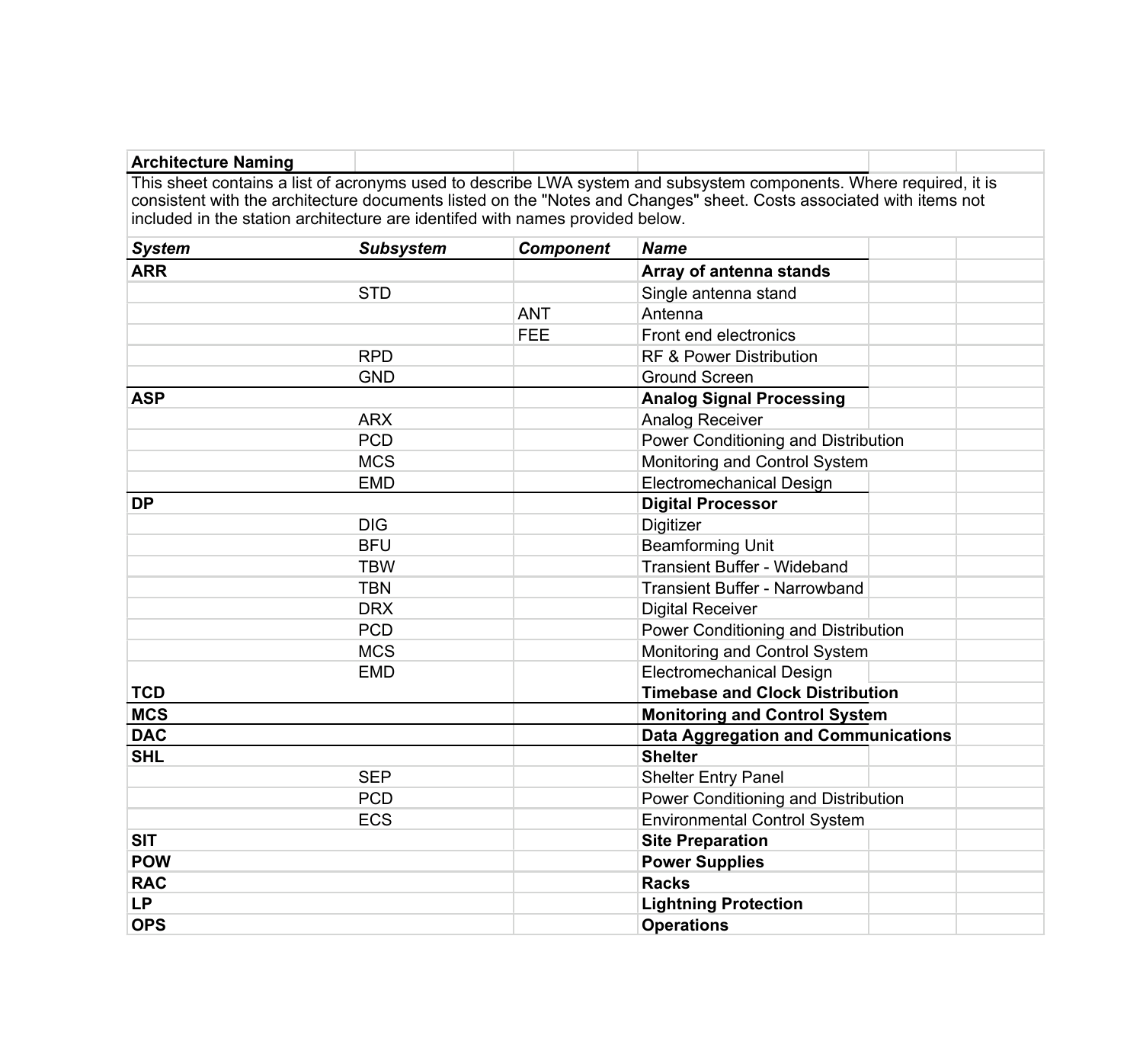## **Cost Summary**

This is the spreadsheet summarizing all costs. Except for the number of dipoles, no other numbers should be changed on this sheet. (Note: 3 pages) **Number of Dipoles** 512 Total number of dipoles in an LWA station **Number of Stands** 256 Total number of stands in an LWA station

Costs for LWAn: These costs incorporate savings for ordering in 'large quantities', i.e., in amounts appropriate for the 16 station LWIA

## *Details*

## **Summary: LWA-1**

|                |          |                  |           |            | Spares   |                          |
|----------------|----------|------------------|-----------|------------|----------|--------------------------|
| Component      | Quantity | <b>Unit Cost</b> | Subtotal  | % of total | Cost     |                          |
| <b>STD</b>     | 256      | \$243            | \$62,241  | 9.0%       | \$7,548  |                          |
| <b>FEE</b>     | 256      | \$130            | \$33,280  | 4.8%       | \$6,400  |                          |
| <b>GND</b>     | 256      | \$19             | \$4,849   | 0.7%       | \$281    |                          |
| <b>RPD</b>     |          | \$52,352         | \$52,352  | 7.6%       |          |                          |
| <b>ARX</b>     | 512      | \$141            | \$72,440  | 10.5%      | \$400    |                          |
| DP             | 512      | \$487            | \$249,228 | 36.0%      |          |                          |
| <b>MCS</b>     | 4        | \$10,000         | \$10,000  | 1.4%       | \$6,000  |                          |
| MCS-DR         |          | \$33,500         | \$33,500  | 4.8%       |          |                          |
| <b>TCD</b>     |          | \$9,000          | \$9,000   | 1.3%       |          |                          |
| <b>SHL</b>     |          | \$85,200         | \$85,200  | 12.3%      |          |                          |
| <b>PCD</b>     | 4        | \$6,800          | \$6,800   | 1.0%       |          |                          |
| <b>SIT</b>     | 1        | \$74,300         | \$74,300  | 10.7%      |          | <b>Total with Spares</b> |
| <b>TOTAL</b>   |          |                  | \$693,190 | 100.0%     | \$20,629 | \$713,819                |
| Cost per stand |          |                  | \$2,708   |            |          | \$2,788                  |

## **Summary: LWAn, n>3, not applicable to LWA1+**

| <b>Best Guess</b> |          |                  |           |              |  |  |  |  |  |  |
|-------------------|----------|------------------|-----------|--------------|--|--|--|--|--|--|
| Component         | Quantity | <b>Unit Cost</b> | Subtotal  | $%$ of total |  |  |  |  |  |  |
| <b>STD</b>        | 256      | \$218            | \$55,841  | 8.0%         |  |  |  |  |  |  |
| <b>FEE</b>        | 256      | \$100            | \$25,600  | 3.7%         |  |  |  |  |  |  |
| <b>GND</b>        | 256      | \$19             | \$4.849   | 0.7%         |  |  |  |  |  |  |
| <b>RPD</b>        | 1        | \$52,352         | \$52,352  | 7.5%         |  |  |  |  |  |  |
| <b>ARX</b>        | 512      | \$141            | \$72,440  | 10.4%        |  |  |  |  |  |  |
| DP                | 512      | \$487            | \$249,228 | 35.7%        |  |  |  |  |  |  |
| <b>DAC</b>        | 1        | \$51,775         | \$51.775  | 7.4%         |  |  |  |  |  |  |
| <b>TCD</b>        | 1        | \$9,000          | \$9,000   | 1.3%         |  |  |  |  |  |  |
| <b>MCS</b>        | 1        | \$10,000         | \$10,000  | 1.4%         |  |  |  |  |  |  |
| <b>PCD</b>        | 1        | \$6,800          | \$6,800   | 1.0%         |  |  |  |  |  |  |
| <b>SHL</b>        | 1        | \$85,200         | \$85,200  | 12.2%        |  |  |  |  |  |  |
| <b>SIT</b>        | 1        | \$74,300         | \$74,300  | 10.7%        |  |  |  |  |  |  |
| <b>TOTAL</b>      |          |                  | \$697,386 | 100.0%       |  |  |  |  |  |  |
| Cost per stand    |          |                  | \$2,724   |              |  |  |  |  |  |  |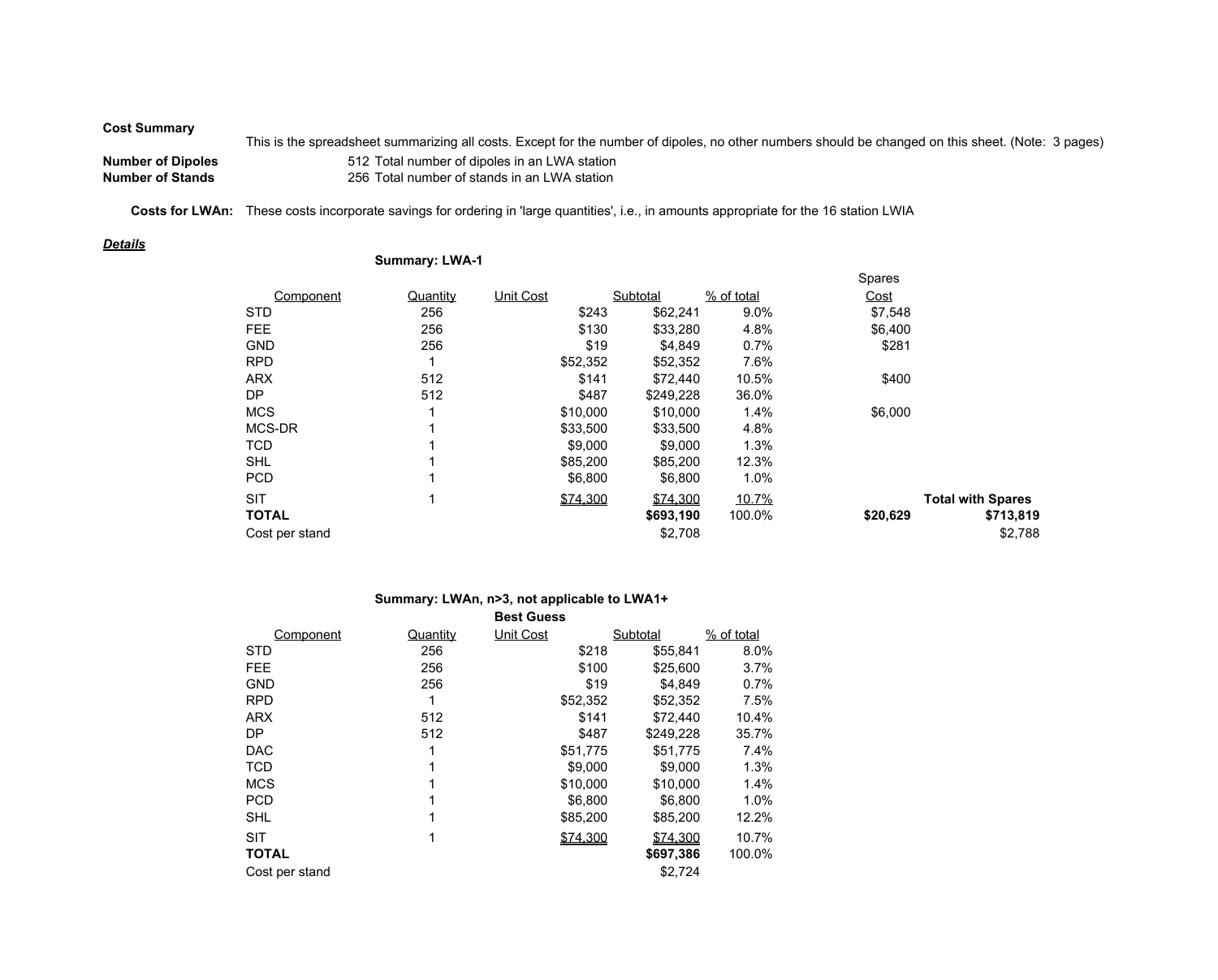| <b>STD</b>                      |          |                                                                             |                 |                 |               |                                                                                                                            |                 |                 |                      |  |
|---------------------------------|----------|-----------------------------------------------------------------------------|-----------------|-----------------|---------------|----------------------------------------------------------------------------------------------------------------------------|-----------------|-----------------|----------------------|--|
|                                 |          |                                                                             |                 |                 |               | The stand contains two, orthogonal, linearly polarized antenna elements, the mechanical support and the mounting mechanism |                 |                 |                      |  |
|                                 |          | for the FEE. Current plans call for 256 stands, or 512 dipoles per station. |                 |                 |               |                                                                                                                            |                 |                 |                      |  |
| <b>Cost Summary</b>             |          |                                                                             |                 |                 |               |                                                                                                                            |                 |                 |                      |  |
| <b>LWA1+ Cost/Unit</b>          | \$243    |                                                                             |                 |                 |               |                                                                                                                            |                 |                 |                      |  |
| <b>LWA1+ Cost/Dipole</b>        | \$122    |                                                                             |                 |                 |               |                                                                                                                            |                 |                 |                      |  |
| <b>Large Quantity Cost/Unit</b> | \$218    |                                                                             |                 |                 |               |                                                                                                                            |                 |                 |                      |  |
| <b>LQ Cost/Dipole</b>           | \$109    |                                                                             |                 |                 |               |                                                                                                                            |                 |                 |                      |  |
| <b>Details</b>                  |          |                                                                             |                 |                 |               |                                                                                                                            |                 |                 |                      |  |
|                                 |          | LWA1                                                                        |                 |                 |               | <b>Large Quantities</b>                                                                                                    |                 |                 |                      |  |
| <b>Component</b>                | Quantity | <b>Unit Cost</b><br>per Stand                                               | <b>Subtotal</b> | $%$ of<br>total | <b>Spares</b> | <b>Unit Cost per</b><br><b>Stand</b>                                                                                       | <b>Subtotal</b> | $%$ of<br>total | <b>Justification</b> |  |
| Assembled Antenna Stand         | 1        | \$225                                                                       | \$225           | 92.5            | 30            | \$200                                                                                                                      | \$200           |                 | $91.7$ (1), [1]      |  |
| <b>OzPost</b>                   | 1        | \$18                                                                        | \$18            | 7.5             | 44            | \$14                                                                                                                       | \$18            |                 | $8.3$ (1), [1]       |  |
|                                 |          |                                                                             |                 |                 |               |                                                                                                                            |                 |                 |                      |  |
| <b>Total cost</b>               |          |                                                                             | \$243           |                 | \$7,548       |                                                                                                                            | \$218           |                 |                      |  |
|                                 |          |                                                                             |                 |                 |               |                                                                                                                            |                 |                 |                      |  |
| <b>Notes</b>                    |          | (1) Assuming Burns Central Mast Tied-Fork approved at PDR                   |                 |                 |               |                                                                                                                            |                 |                 |                      |  |
|                                 |          |                                                                             |                 |                 |               |                                                                                                                            |                 |                 |                      |  |
| References                      |          |                                                                             |                 |                 |               |                                                                                                                            |                 |                 |                      |  |
|                                 |          | [1] Array Subsystem PDR Document                                            |                 |                 |               |                                                                                                                            |                 |                 |                      |  |
|                                 |          |                                                                             |                 |                 |               |                                                                                                                            |                 |                 |                      |  |
|                                 |          |                                                                             |                 |                 |               |                                                                                                                            |                 |                 |                      |  |
|                                 |          |                                                                             |                 |                 |               |                                                                                                                            |                 |                 |                      |  |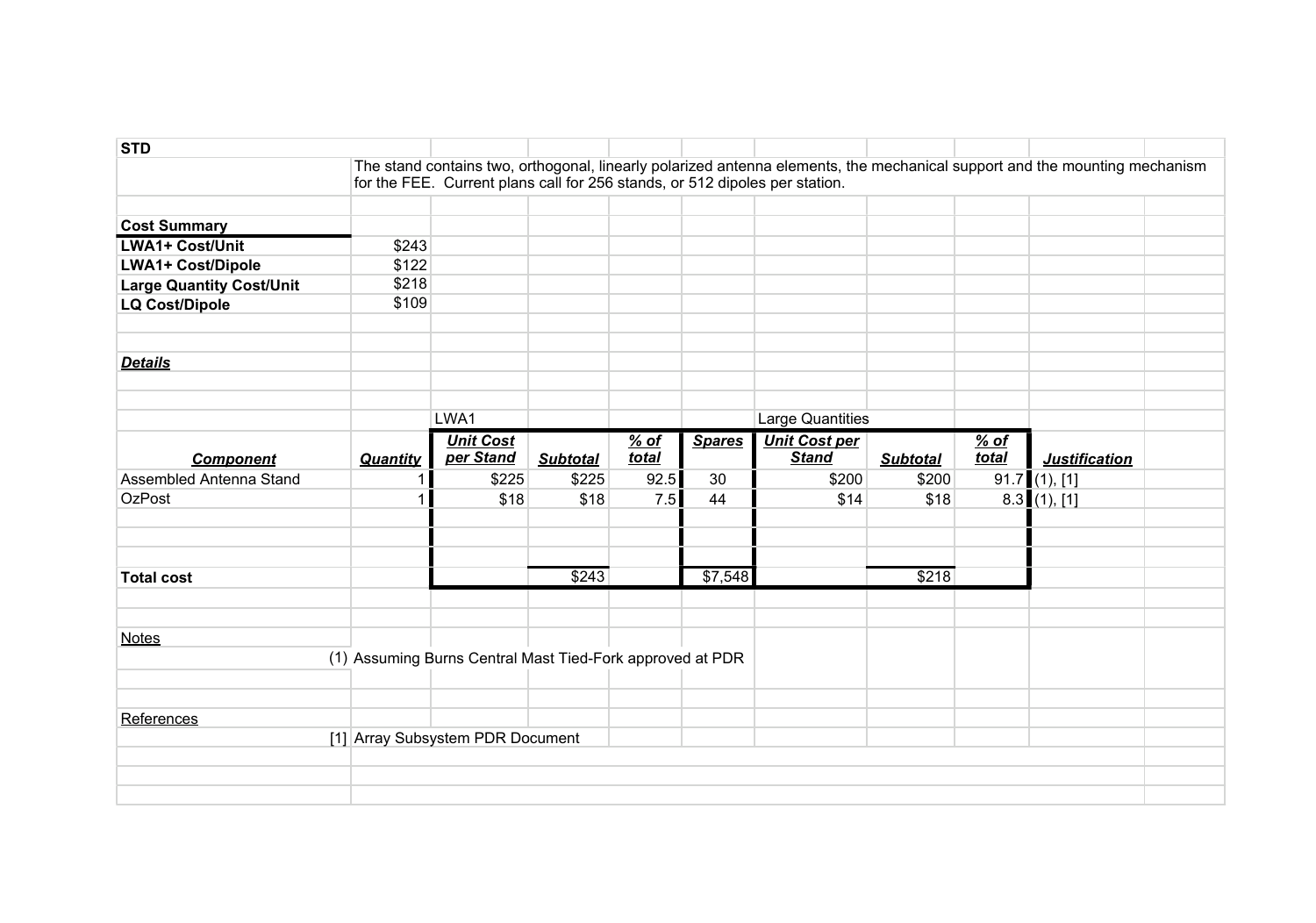| <b>FEE</b>                                            |       |                                                                    |                 |       |               |                  |                 |              |                                                                                                                    |
|-------------------------------------------------------|-------|--------------------------------------------------------------------|-----------------|-------|---------------|------------------|-----------------|--------------|--------------------------------------------------------------------------------------------------------------------|
|                                                       |       | The FEE is located at the antenna and includes the balun and gain. |                 |       |               |                  |                 |              |                                                                                                                    |
|                                                       |       |                                                                    |                 |       |               |                  |                 |              |                                                                                                                    |
| <b>Cost Summary</b>                                   |       |                                                                    |                 |       |               |                  |                 |              |                                                                                                                    |
| <b>LWA1+ Cost/Unit</b>                                | \$130 |                                                                    |                 |       |               |                  |                 |              |                                                                                                                    |
| <b>LWA1+ Cost/Dipole</b>                              | \$65  |                                                                    |                 |       |               |                  |                 |              |                                                                                                                    |
| <b>Large Quantity Cost/Unit</b>                       | \$100 |                                                                    |                 |       |               |                  |                 |              |                                                                                                                    |
| <b>LQ Cost/Dipole</b>                                 | \$50  |                                                                    |                 |       |               |                  |                 |              |                                                                                                                    |
|                                                       |       |                                                                    |                 |       |               |                  |                 |              |                                                                                                                    |
|                                                       |       |                                                                    |                 |       |               |                  |                 |              |                                                                                                                    |
| <b>Details</b>                                        |       | Large Quantities                                                   |                 |       |               | LWA1+            |                 |              |                                                                                                                    |
|                                                       |       |                                                                    |                 |       |               |                  |                 |              |                                                                                                                    |
|                                                       |       | <b>Unit Cost</b>                                                   |                 | % of  | <b>Spares</b> | <b>Unit Cost</b> |                 | <u>% of</u>  |                                                                                                                    |
| <b>Component</b>                                      | Quan. | per Stand                                                          | <b>Subtotal</b> | total |               | per Stand        | <b>Subtotal</b> | <b>total</b> | <b>Justification</b>                                                                                               |
| Turnkey (Assembly, PCB, Parts), dual-polarization (1) |       | \$100                                                              | \$100           | 100.0 | 64            | \$130            | \$130           | $100.0$ [1]  |                                                                                                                    |
|                                                       |       |                                                                    |                 |       |               |                  |                 |              |                                                                                                                    |
| <b>Total Cost</b>                                     |       |                                                                    | \$100           |       | \$6,400       |                  | \$130           |              |                                                                                                                    |
|                                                       |       |                                                                    |                 |       |               |                  |                 |              |                                                                                                                    |
|                                                       |       |                                                                    |                 |       |               |                  |                 |              |                                                                                                                    |
| <b>Notes</b>                                          |       |                                                                    |                 |       |               |                  |                 |              |                                                                                                                    |
|                                                       |       |                                                                    |                 |       |               |                  |                 |              | (1) Turnkey (Assembly, PCB, Parts) quoted for station (512) quantity, dual-polarization consists of two assemblies |
| References                                            |       |                                                                    |                 |       |               |                  |                 |              |                                                                                                                    |
|                                                       |       | [1] B. Hicks, LWA Engineering Memo FEE0001                         |                 |       |               |                  |                 |              |                                                                                                                    |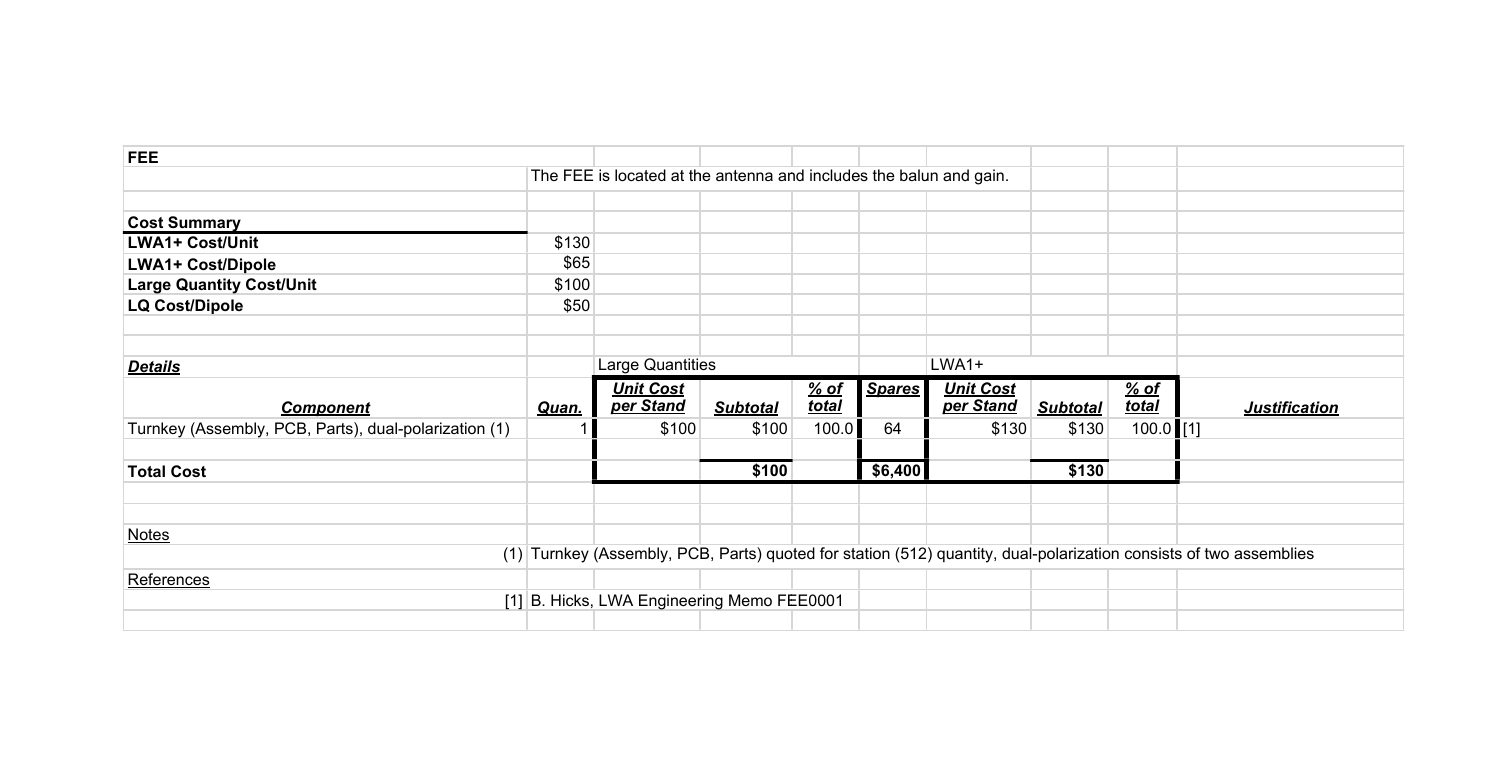| <b>RPD</b>                        |                    |                                                                                                                                                                                                              |                 |            |                      |                 |            |                      |
|-----------------------------------|--------------------|--------------------------------------------------------------------------------------------------------------------------------------------------------------------------------------------------------------|-----------------|------------|----------------------|-----------------|------------|----------------------|
|                                   |                    | The RPD is the subsystem consisting of RF cables from the STD to the SEP. It also includes connectors, conduit if used, and<br>and power distribution cables out to the antennas (if not via the RF cables). |                 |            |                      |                 |            |                      |
|                                   |                    |                                                                                                                                                                                                              |                 |            |                      |                 |            |                      |
| <b>Cost Summary</b>               |                    |                                                                                                                                                                                                              |                 |            |                      |                 |            |                      |
| <b>LWA Array Cable Cost</b>       | \$52,352           |                                                                                                                                                                                                              |                 |            |                      |                 |            |                      |
| <b>LWA1+ Cost/Dipole</b>          | \$102.25           |                                                                                                                                                                                                              |                 |            |                      |                 |            |                      |
| <b>Large Quantity Cost/Unit</b>   | N/A                |                                                                                                                                                                                                              |                 |            |                      |                 |            |                      |
| <b>LQ Cost/Dipole</b>             | N/A                |                                                                                                                                                                                                              |                 |            |                      |                 |            |                      |
| <b>Details</b>                    |                    |                                                                                                                                                                                                              |                 |            |                      |                 |            |                      |
|                                   |                    | <b>Low Cost</b>                                                                                                                                                                                              |                 |            | <b>High Cost</b>     |                 |            |                      |
| <b>Component</b>                  | <b>Quantity</b>    | <b>Cost for Unit</b>                                                                                                                                                                                         | <b>Subtotal</b> | % of total | <b>Cost per Unit</b> | <b>Subtotal</b> | % of total | <b>Justification</b> |
| <b>RF Cable</b>                   | 512                | 47.50                                                                                                                                                                                                        | \$24,320        | 46.5       | \$77.90              | \$39,885        |            | $53.5$ (2), [3]      |
| Connectors (two per cable)        | 512                | 4.00                                                                                                                                                                                                         | \$2,048         | 3.9        | \$4.00               | \$2,048         | $2.7$ [1]  |                      |
| <b>Conduit and Junctions</b>      | 512                | 35.75                                                                                                                                                                                                        | \$18,304        | 35.0       | 35.75                | \$18,304        |            | $24.5$ (1), [3], (3) |
| <b>Cable Lightning Protection</b> | 512                | \$15                                                                                                                                                                                                         | \$7,680         | 14.7       | \$28                 | \$14,336        |            | $19.2$ [1], [3]      |
| <b>Total Cost</b>                 |                    |                                                                                                                                                                                                              | \$52,352        |            |                      | \$74,573        |            |                      |
|                                   |                    |                                                                                                                                                                                                              |                 |            |                      |                 |            |                      |
| <b>Notes</b>                      |                    |                                                                                                                                                                                                              |                 |            |                      |                 |            |                      |
|                                   |                    | (1) Based on UNM Civil Engineering Estimate                                                                                                                                                                  |                 |            |                      |                 |            |                      |
|                                   |                    | (2) Assume average length of 95 m per cable run, [1]                                                                                                                                                         |                 |            |                      |                 |            |                      |
|                                   |                    | (3) Cost does not currently reflect cost of assembly, only raw costs of components.                                                                                                                          |                 |            |                      |                 |            |                      |
| References                        |                    |                                                                                                                                                                                                              |                 |            |                      |                 |            |                      |
|                                   |                    | [1] Engineering Memo RPD0002                                                                                                                                                                                 |                 |            |                      |                 |            |                      |
|                                   |                    | [2] Engineering Memo RPD0003                                                                                                                                                                                 |                 |            |                      |                 |            |                      |
|                                   | [3] RPD PDR Design |                                                                                                                                                                                                              |                 |            |                      |                 |            |                      |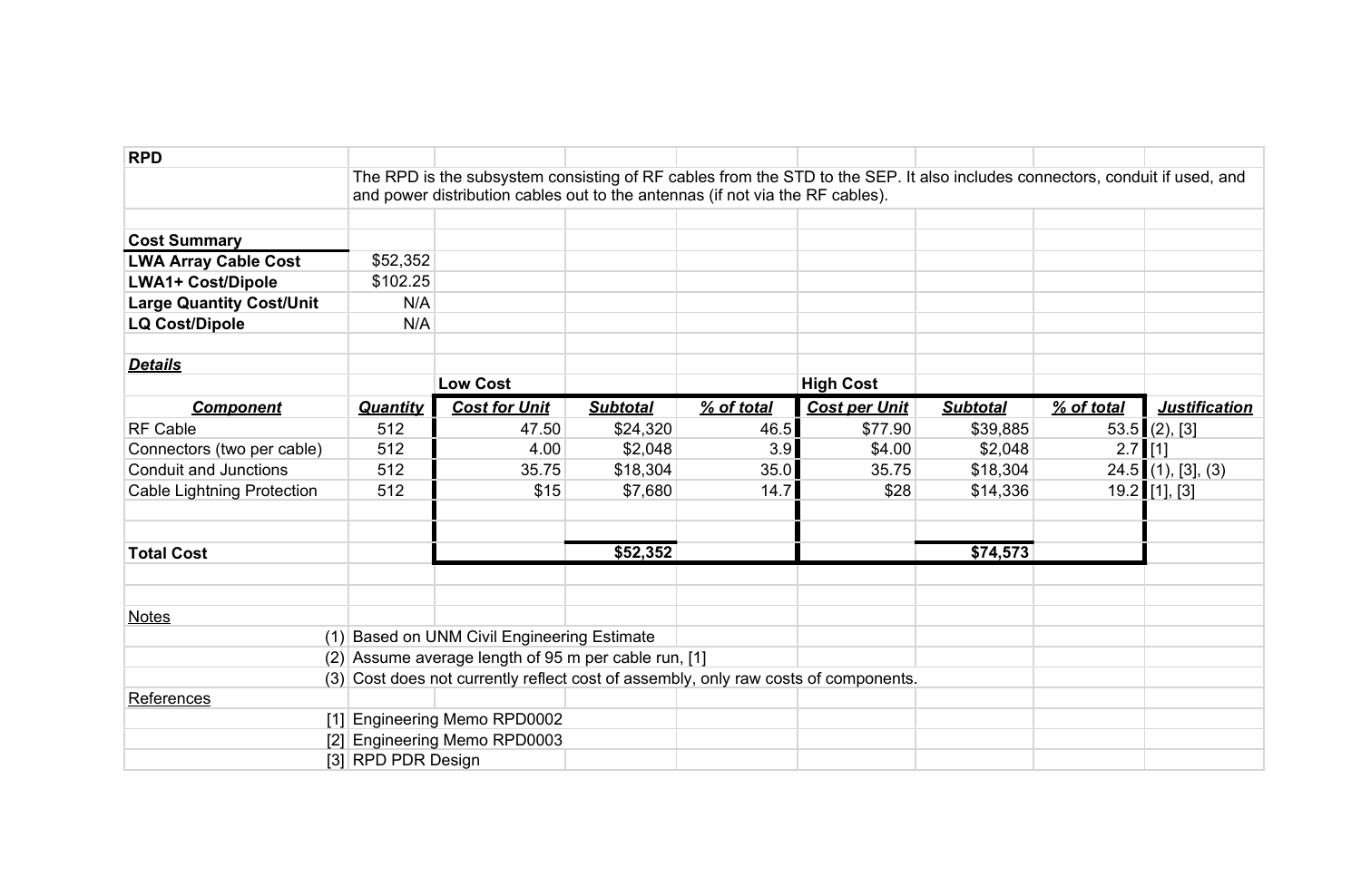| <b>GND</b>                  |         |                                       |                 |                  |                 |            |               |                            |  |
|-----------------------------|---------|---------------------------------------|-----------------|------------------|-----------------|------------|---------------|----------------------------|--|
|                             |         | Ground screens for individual stands. |                 |                  |                 |            |               |                            |  |
|                             |         |                                       |                 |                  |                 |            |               |                            |  |
| <b>Cost Summary</b><br>Cost | \$4,849 |                                       |                 |                  |                 |            |               |                            |  |
| <b>Cost/Dipole</b>          | \$9     |                                       |                 |                  |                 |            |               |                            |  |
| Cost/Stand                  | \$19    |                                       |                 |                  |                 |            |               |                            |  |
|                             |         |                                       |                 |                  |                 |            |               |                            |  |
|                             |         |                                       |                 |                  |                 |            |               |                            |  |
|                             |         |                                       |                 |                  |                 |            |               |                            |  |
|                             |         |                                       |                 |                  |                 |            |               |                            |  |
| <b>Details</b>              |         |                                       |                 |                  |                 |            |               |                            |  |
|                             |         | <b>Component</b>                      | <b>Quantity</b> | <b>Unit Cost</b> | <b>Subtotal</b> | % of total | <b>Spares</b> | <b>Justification</b>       |  |
|                             |         | Screen                                | 256             | \$15             | \$3,789         | 78.1%      | 14            | [1]                        |  |
|                             |         | Splicing sleeves                      | 1536            | \$0.20           | \$307           | 6.3%       | 164           | Assume 6 sleeves per stand |  |
|                             |         | Anchors                               | 2048            | \$0.37           | \$753           | 15.5%      | 112           | Assume 8 anchors per stand |  |
|                             |         | <b>Total</b>                          |                 |                  | \$4,849         | 100.0%     | \$281         |                            |  |
| Notes                       |         |                                       |                 |                  |                 |            |               |                            |  |
|                             |         |                                       |                 |                  |                 |            |               |                            |  |
| References                  |         |                                       |                 |                  |                 |            |               |                            |  |
|                             | $[1]$   | Array PDR doc                         |                 |                  |                 |            |               |                            |  |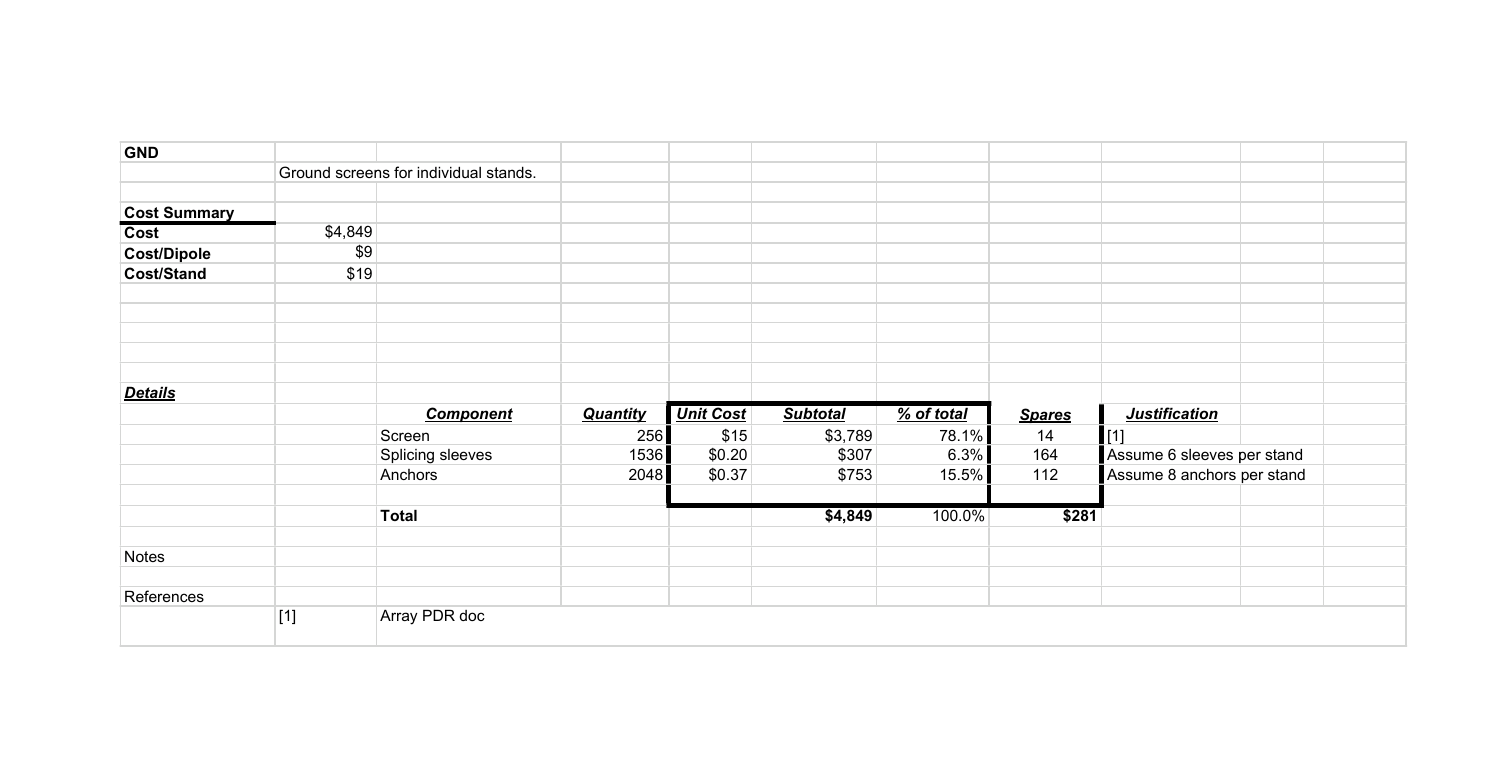| <b>ARX</b>                        |                                                                                                                              |                  |           |                   |       |                  |           |                        |               |  |
|-----------------------------------|------------------------------------------------------------------------------------------------------------------------------|------------------|-----------|-------------------|-------|------------------|-----------|------------------------|---------------|--|
|                                   | The analog receiver, which begins at end of long cable, ends with digitized bandpass. One required per dipole (2 per stand). |                  |           |                   |       |                  |           |                        |               |  |
|                                   |                                                                                                                              |                  |           |                   |       |                  |           |                        |               |  |
| <b>Cost Summary</b>               |                                                                                                                              |                  |           |                   |       |                  |           |                        |               |  |
| <b>LWA1+ Cost/Unit</b>            | \$283                                                                                                                        |                  |           |                   |       |                  |           |                        |               |  |
|                                   |                                                                                                                              |                  |           |                   |       |                  |           |                        |               |  |
| <b>LWA1+ Cost/Dipole</b>          | \$141                                                                                                                        |                  |           |                   |       |                  |           |                        |               |  |
| <b>Large Quantities Cost/Unit</b> | \$256                                                                                                                        |                  |           |                   |       |                  |           |                        |               |  |
|                                   |                                                                                                                              |                  |           |                   |       | Large Quantities |           |                        |               |  |
| <b>Details</b>                    |                                                                                                                              | LWA-1            |           |                   |       |                  |           |                        |               |  |
|                                   |                                                                                                                              | <b>Unit Cost</b> | Sub total | % of total Spares |       | Unit Cost        | Sub total | $\frac{9}{6}$ of total |               |  |
| Components                        | Quantity                                                                                                                     |                  |           |                   |       |                  |           |                        | Justification |  |
| <b>ARX Turnkey Electronics</b>    | 512                                                                                                                          | \$50             | \$25,600  | 35.3%             | 8     | \$40             | \$20,480  | $31.3\%$ (1), [1]      |               |  |
| <b>ARX Chassis</b>                |                                                                                                                              | \$1,250          | \$5,000   | 6.9%              |       | \$800            | \$3,200   | $4.9\%$ [1]            |               |  |
| Monitor/Control                   |                                                                                                                              | \$1,000          | \$1,000   | 1.4%              |       | \$1,000          | \$1,000   | $1.5\%$ [1]            |               |  |
| ARX to DP cabling & bulkheads     | 512                                                                                                                          | \$20             | \$10,240  | 14.1%             |       | \$20             | \$10,240  | 15.6% [1]              |               |  |
| SEP to ARX cabling & bulkheads    | 512                                                                                                                          | \$50             | \$25,600  | 35.3%             |       | \$50             | \$25,600  | 39.1% [1]              |               |  |
| ARX & FEE Power Supplies          | 2 <sub>1</sub>                                                                                                               | \$2,500          | \$5,000   | 6.9%              |       | \$2,500          | \$5,000   | $7.6\%$ [1]            |               |  |
|                                   |                                                                                                                              |                  |           |                   |       |                  |           |                        |               |  |
|                                   |                                                                                                                              |                  |           |                   |       |                  |           |                        |               |  |
| <b>TOTAL</b>                      |                                                                                                                              |                  | \$72,440  | $100.0\%$         | \$400 |                  | \$65,520  | 100.0%                 |               |  |
|                                   |                                                                                                                              |                  |           |                   |       |                  |           |                        |               |  |
| <b>Notes</b>                      |                                                                                                                              |                  |           |                   |       |                  |           |                        |               |  |
|                                   | (1) 16 ARX channel PCBs assumed                                                                                              |                  |           |                   |       |                  |           |                        |               |  |
|                                   |                                                                                                                              |                  |           |                   |       |                  |           |                        |               |  |
|                                   |                                                                                                                              |                  |           |                   |       |                  |           |                        |               |  |
| References                        |                                                                                                                              |                  |           |                   |       |                  |           |                        |               |  |
|                                   | $[1]$ ASP PDR doc                                                                                                            |                  |           |                   |       |                  |           |                        |               |  |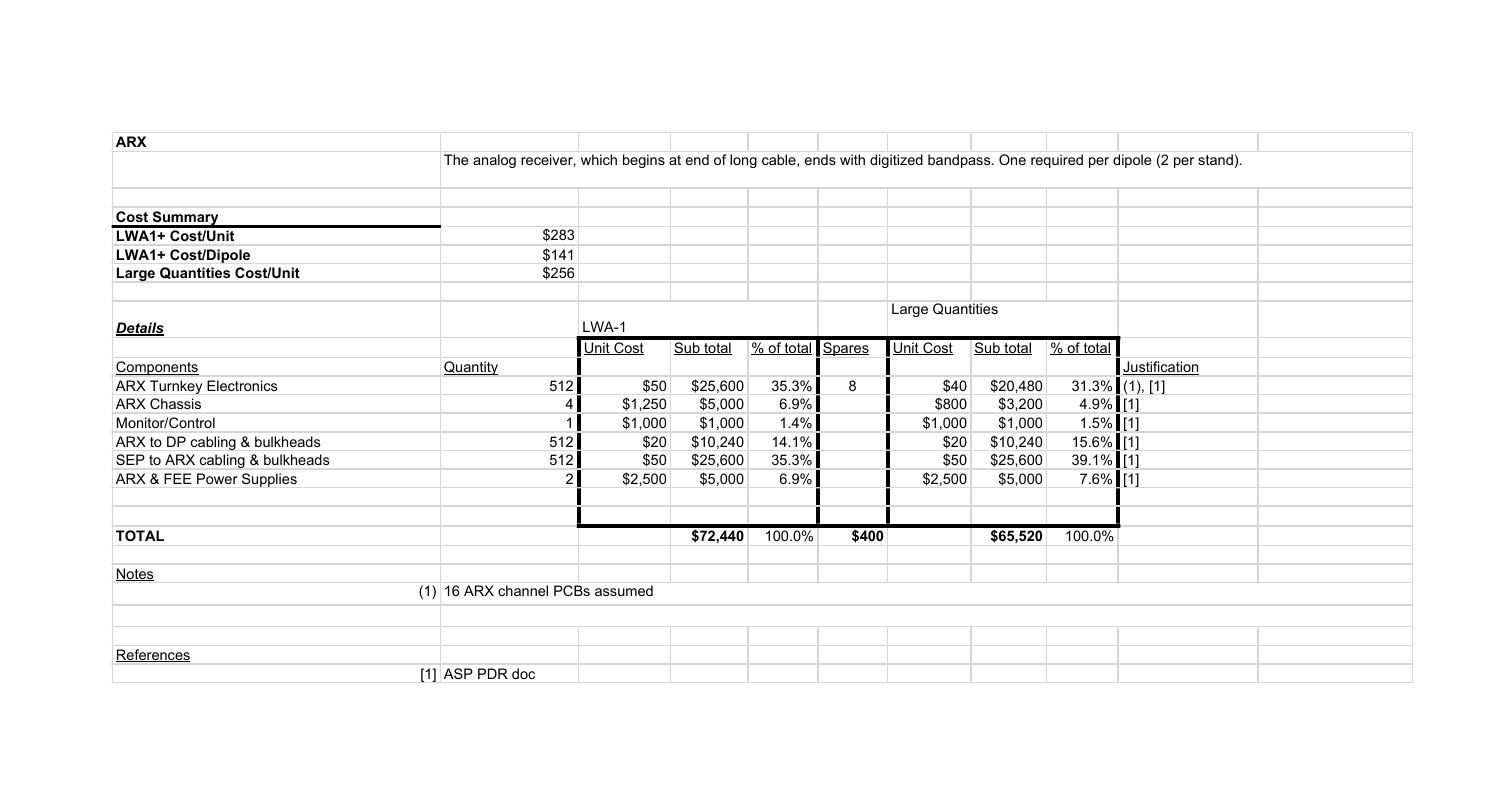| <b>DP</b>           |                           |                              |                 |                  |                 |            |               |                                                |
|---------------------|---------------------------|------------------------------|-----------------|------------------|-----------------|------------|---------------|------------------------------------------------|
|                     | <b>Digital Processing</b> |                              |                 |                  |                 |            |               |                                                |
|                     |                           |                              |                 |                  |                 |            |               |                                                |
| <b>Cost Summary</b> |                           |                              |                 |                  |                 |            |               |                                                |
| Cost                | \$249,228                 |                              |                 |                  |                 |            |               |                                                |
| <b>Cost/Dipole</b>  | \$487                     |                              |                 |                  |                 |            |               |                                                |
|                     |                           |                              |                 |                  |                 |            |               |                                                |
|                     |                           |                              |                 |                  |                 |            |               |                                                |
|                     |                           |                              |                 |                  |                 |            |               |                                                |
|                     |                           |                              |                 |                  |                 |            |               |                                                |
|                     |                           |                              |                 |                  |                 |            |               |                                                |
|                     |                           |                              |                 |                  |                 |            |               |                                                |
| <b>Details</b>      |                           |                              |                 |                  |                 |            |               |                                                |
|                     |                           | <b>Component</b>             | <b>Quantity</b> | <b>Unit Cost</b> | <b>Subtotal</b> | % of total | <b>Spares</b> | <b>Justification</b>                           |
|                     |                           | <b>DIG</b>                   | 26              | \$1,800          | \$46,800        | 18.8%      |               | (1), [1]                                       |
|                     |                           | DP board                     | 28              | \$6,426          | \$179,928       | 72.2%      |               | (2), [1]                                       |
|                     |                           | Chassis                      | 2               | \$7,500          | \$15,000        | 6.0%       |               | $\left[ \begin{matrix} 1 \end{matrix} \right]$ |
|                     |                           | <b>MCS Computer</b>          |                 | \$1,500          | \$1,500         | 0.6%       |               | $\left[ \begin{matrix} 1 \end{matrix} \right]$ |
|                     |                           | Synthesizer                  |                 | \$1,500          | \$1,500         | 0.6%       |               | $\left[1\right]$                               |
|                     |                           | Network Switch               |                 | \$1,500          | \$1,500         | 0.6%       |               |                                                |
|                     |                           | <b>Power Supplies</b>        | 2 <sup>1</sup>  | \$1,500          | \$3,000         | 1.2%       |               |                                                |
|                     |                           | Total                        |                 |                  | \$249,228       |            |               |                                                |
|                     |                           |                              |                 |                  |                 |            |               |                                                |
| <b>Notes</b>        | (1)                       | 20 ADCs per board            |                 |                  |                 |            |               |                                                |
|                     | (2)                       | 26 DP1 boards & 2 DP2 boards |                 |                  |                 |            |               |                                                |
| References          |                           |                              |                 |                  |                 |            |               |                                                |
|                     | $[1]$                     | DP PDR doc                   |                 |                  |                 |            |               |                                                |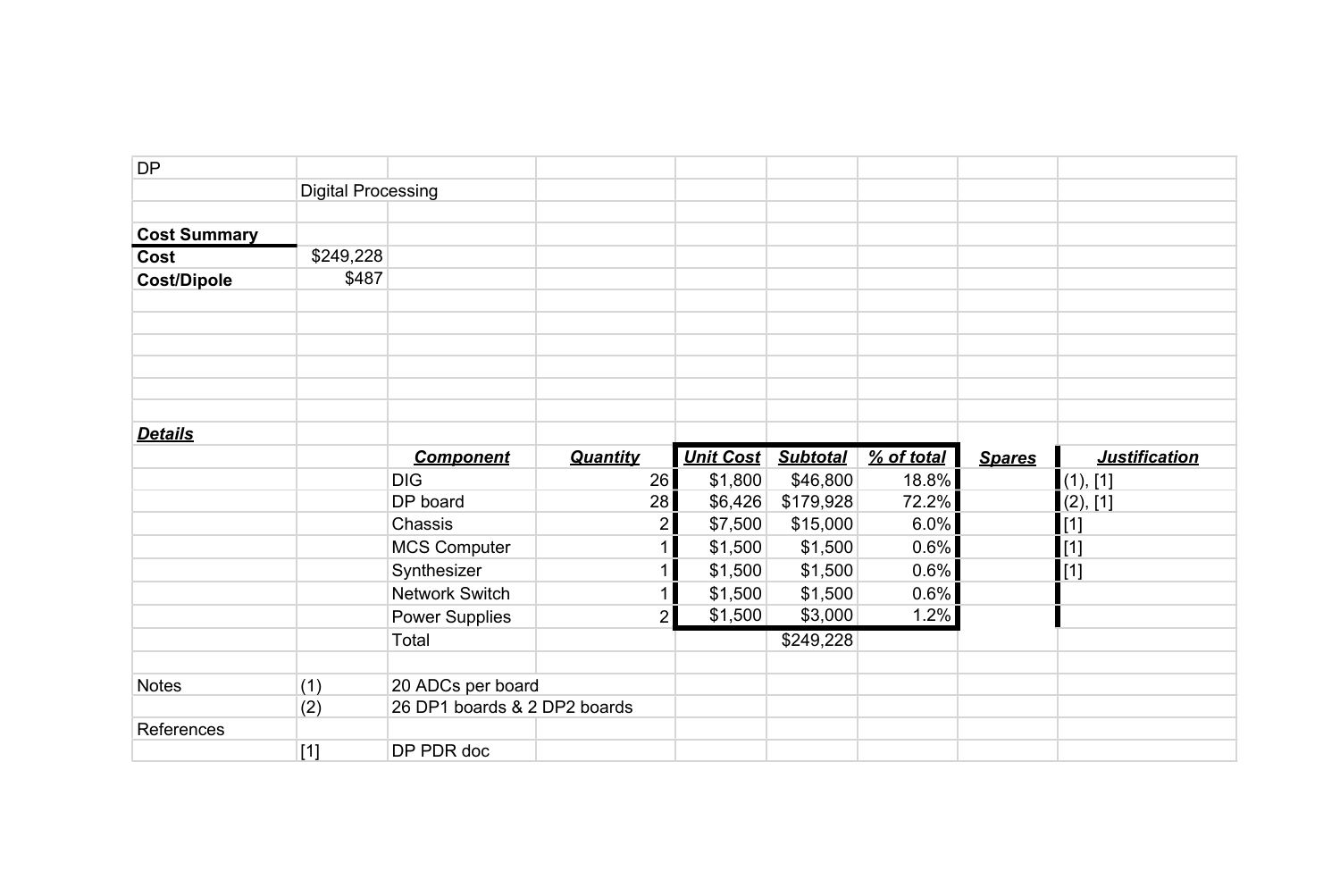| <b>DAC</b>             |                                                                                                                                                  |                  |                                                                 |            |                                                                                         |  |
|------------------------|--------------------------------------------------------------------------------------------------------------------------------------------------|------------------|-----------------------------------------------------------------|------------|-----------------------------------------------------------------------------------------|--|
|                        |                                                                                                                                                  |                  |                                                                 |            | Subsystem providing the interface between DP!, DP2, MCS, and the outside world.         |  |
|                        |                                                                                                                                                  |                  | Costs here are based on the ETA design for a similar subsystem. |            |                                                                                         |  |
|                        |                                                                                                                                                  |                  |                                                                 |            |                                                                                         |  |
| <b>Cost Summary</b>    |                                                                                                                                                  |                  |                                                                 |            |                                                                                         |  |
| <b>DAC Total Cost</b>  | \$51,775                                                                                                                                         |                  |                                                                 |            |                                                                                         |  |
| <b>DAC Cost/Dipole</b> | \$101                                                                                                                                            |                  |                                                                 |            |                                                                                         |  |
|                        |                                                                                                                                                  |                  |                                                                 |            |                                                                                         |  |
|                        |                                                                                                                                                  |                  |                                                                 |            |                                                                                         |  |
| <b>Details</b>         |                                                                                                                                                  |                  |                                                                 |            |                                                                                         |  |
|                        |                                                                                                                                                  | <b>Actual</b>    |                                                                 |            |                                                                                         |  |
| Component              | Quantity                                                                                                                                         | <b>Unit Cost</b> | Subtotal                                                        | % of total | Justification                                                                           |  |
| EDT boards w/ Cables   | 5                                                                                                                                                | \$1,743          | \$8,713                                                         |            | 16.8 [1], updated pricing information.                                                  |  |
| Dell SC430 PCs         | 5                                                                                                                                                | \$2,733          | \$13,663                                                        |            | 26.4 Configuration details are important; See [1]                                       |  |
| Mark 5 recording unit  |                                                                                                                                                  | \$25,000         | \$25,000                                                        | 48.3 [1]   |                                                                                         |  |
| Disk modules           | $3\vert$                                                                                                                                         | \$1,333          | \$4,000                                                         |            | 7.7 [1]; one for the field and one for "home"                                           |  |
| Rack for above         |                                                                                                                                                  | \$400            | \$400                                                           |            | 0.8 Actual cost, from ETA                                                               |  |
| <b>Total</b>           |                                                                                                                                                  |                  | \$51,775                                                        | 100.0      |                                                                                         |  |
|                        |                                                                                                                                                  |                  |                                                                 |            |                                                                                         |  |
|                        |                                                                                                                                                  |                  |                                                                 |            |                                                                                         |  |
| <b>Notes</b>           |                                                                                                                                                  |                  |                                                                 |            |                                                                                         |  |
|                        | $(1)$ See "ARX" worksheet for details                                                                                                            |                  |                                                                 |            |                                                                                         |  |
|                        | (2) Cost of Aggregator subsumed into Operating Costs at \$10k/yr, per e-mail from Greg Taylor (to C. Janes)<br>2007-10-10                        |                  |                                                                 |            |                                                                                         |  |
|                        | (3) Currently presuming Greg Taylor sneaker-net, i.e., store at site in Mark 5, transport disk physically to central<br>location for processing. |                  |                                                                 |            |                                                                                         |  |
|                        |                                                                                                                                                  |                  |                                                                 |            |                                                                                         |  |
| References             |                                                                                                                                                  |                  |                                                                 |            |                                                                                         |  |
| $\lceil 1 \rceil$      |                                                                                                                                                  |                  |                                                                 |            | Section III.I of S. Ellingson et al., "Annual Progress Report on NSF Award AST-0504677" |  |
|                        |                                                                                                                                                  |                  | http://www.ece.vt.edu/swe/eta/reports/ETA APR 0604.pdf          |            |                                                                                         |  |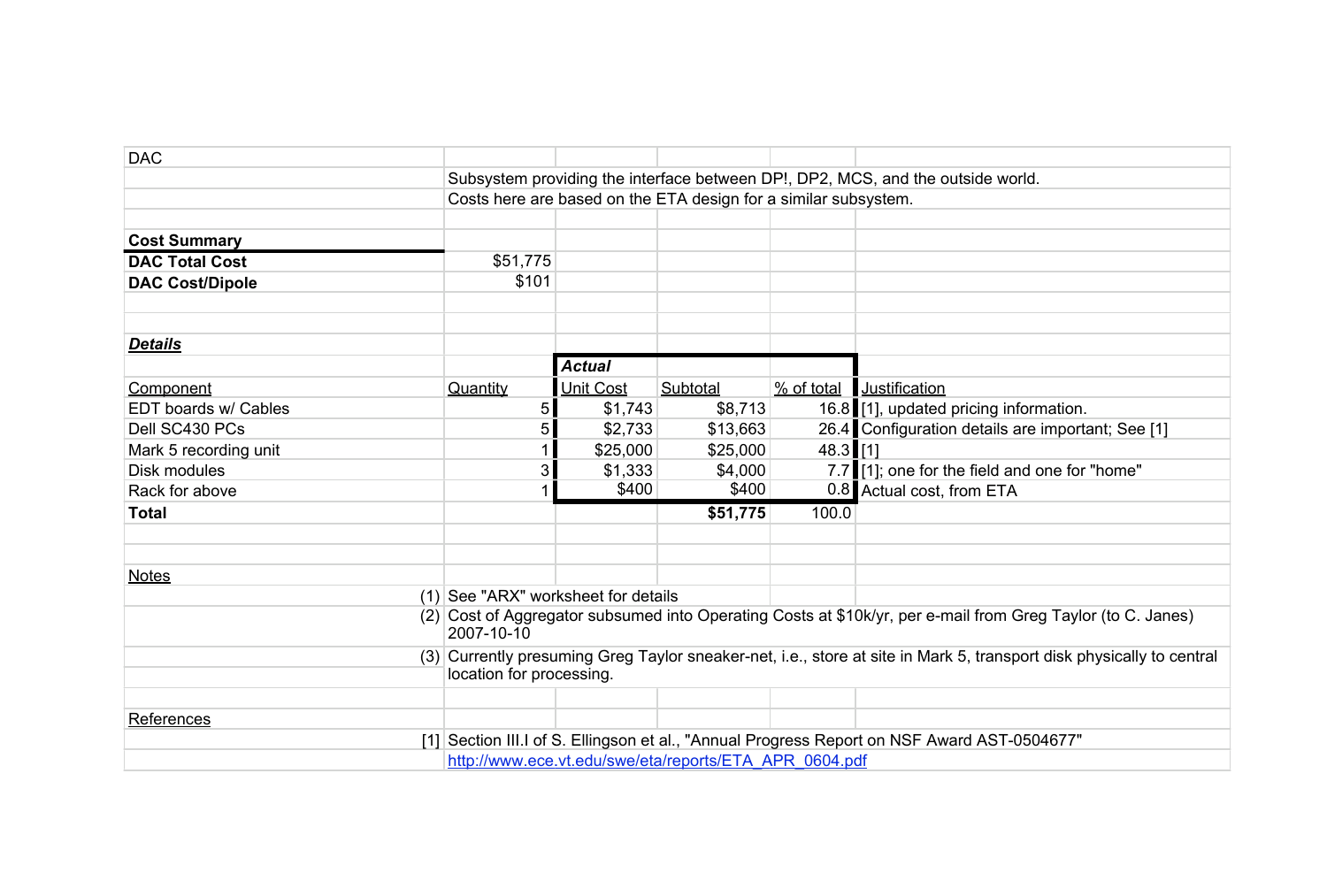| <b>TCD</b>                 |                                  |                                                 |                 |        |                          |
|----------------------------|----------------------------------|-------------------------------------------------|-----------------|--------|--------------------------|
|                            | Time Base and Clock Distribution |                                                 |                 |        |                          |
|                            |                                  |                                                 |                 |        |                          |
| <b>Cost Summary</b>        |                                  |                                                 |                 |        |                          |
| Cost LWA1+                 | \$9,000                          |                                                 |                 |        |                          |
| <b>Cost/Dipole</b>         | \$18                             |                                                 |                 |        |                          |
|                            |                                  |                                                 |                 |        |                          |
|                            |                                  |                                                 |                 |        |                          |
| <b>Details</b>             |                                  |                                                 |                 |        |                          |
|                            |                                  | LWA1+                                           |                 |        |                          |
| <b>Component</b>           | <b>Quantity</b>                  | <b>Unit Cost</b>                                | <b>Subtotal</b> |        | % of total Justification |
| <b>GPS Receiver</b>        |                                  | \$7,500                                         | \$7,500         |        | 83.3% (1), [1]           |
| <b>Distribution System</b> | 1                                | \$1,500                                         | \$1,500         |        | $16.7\%$ (2), [1]        |
|                            |                                  |                                                 |                 |        |                          |
| <b>Total</b>               |                                  |                                                 | \$9,000         | 100.0% |                          |
|                            |                                  |                                                 |                 |        |                          |
|                            |                                  |                                                 |                 |        |                          |
| <b>Notes</b>               |                                  |                                                 |                 |        |                          |
|                            | (1)                              | GPS Receiver, Antenna, Cabling, & Rb Oscillator |                 |        |                          |
|                            |                                  | (2) In-House Distribution Design                |                 |        |                          |
|                            |                                  |                                                 |                 |        |                          |
| References                 |                                  | [1] TCD PDR doc                                 |                 |        |                          |
|                            |                                  |                                                 |                 |        |                          |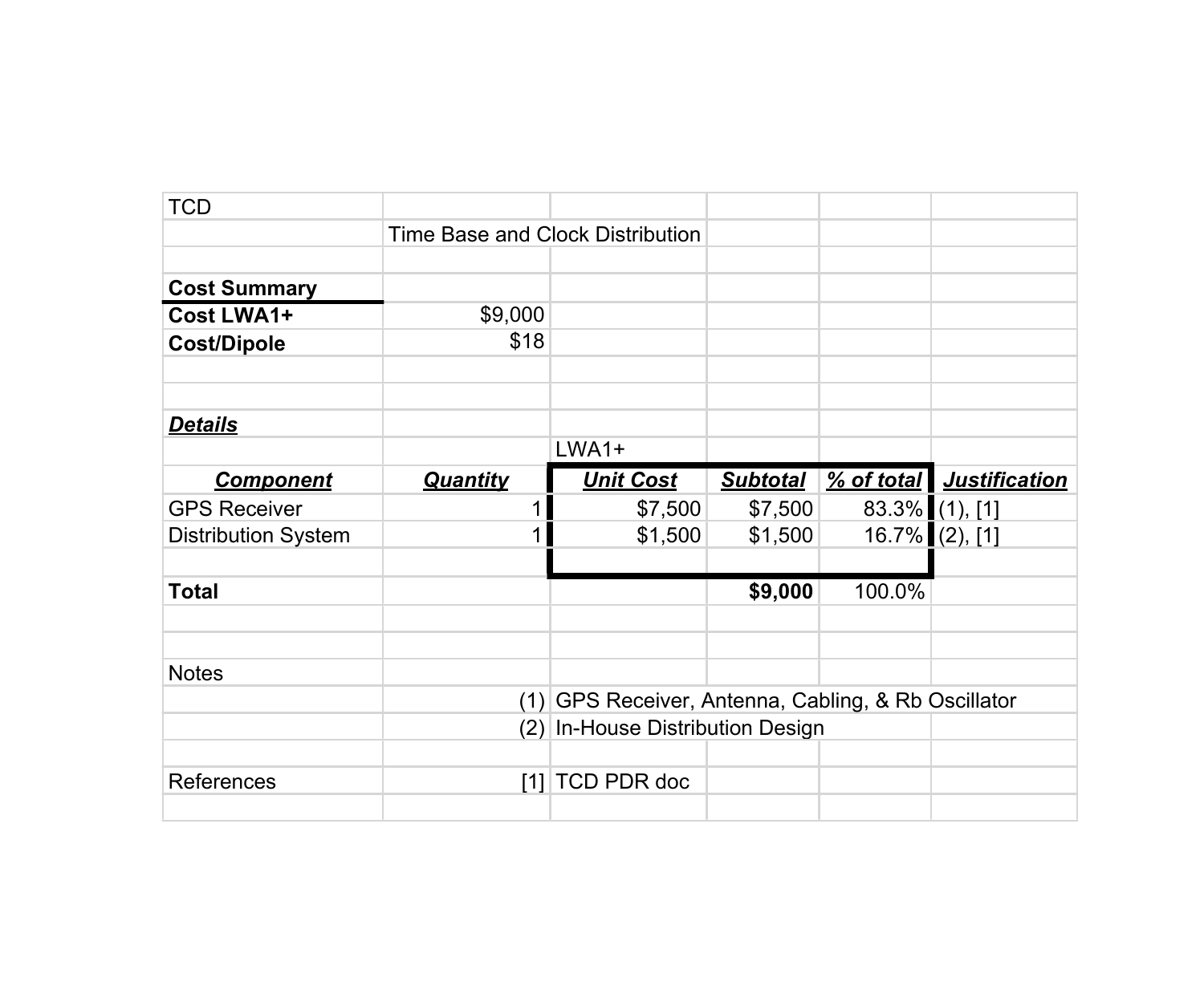| <b>MCS</b>          |          |                                                                                              |                 |                  |                 |            |                |                       |
|---------------------|----------|----------------------------------------------------------------------------------------------|-----------------|------------------|-----------------|------------|----------------|-----------------------|
|                     |          | Monitoring and Control                                                                       |                 |                  |                 |            |                |                       |
| <b>Cost Summary</b> |          |                                                                                              |                 |                  |                 |            |                |                       |
| Cost                | \$10,000 |                                                                                              |                 |                  |                 |            |                |                       |
| <b>Cost/Dipole</b>  | \$20     |                                                                                              |                 |                  |                 |            |                |                       |
|                     |          |                                                                                              |                 |                  |                 |            |                |                       |
|                     |          |                                                                                              |                 |                  |                 |            |                |                       |
|                     |          |                                                                                              |                 |                  |                 |            |                |                       |
|                     |          |                                                                                              |                 |                  |                 |            |                |                       |
| <b>Details</b>      |          |                                                                                              |                 |                  |                 |            |                |                       |
|                     |          | <b>Component</b>                                                                             | <b>Quantity</b> | <b>Unit Cost</b> | <b>Subtotal</b> | % of total | <b>Spares</b>  | <b>Justification</b>  |
|                     |          | Computers                                                                                    | 3               | \$2,000          | \$6,000         | 60.0%      | $\overline{4}$ | [1]; spares are PCs a |
|                     |          | Network Switch                                                                               | 2               | \$1,500          | \$3,000         | 30.0%      |                | $\vert$ [1]           |
|                     |          | Other                                                                                        |                 | \$1,000          | \$1,000         | 10.0%      |                | (1), [1]              |
|                     |          | <b>Total</b>                                                                                 |                 |                  | \$10,000        |            | \$6,000        |                       |
| <b>Notes</b>        |          |                                                                                              |                 |                  |                 |            |                |                       |
|                     |          | (1) cables, cable management, power strips, rack hardware (but not racks), and TCD interface |                 |                  |                 |            |                |                       |
|                     |          |                                                                                              |                 |                  |                 |            |                |                       |
| References          |          | [1] MCS PDR doc                                                                              |                 |                  |                 |            |                |                       |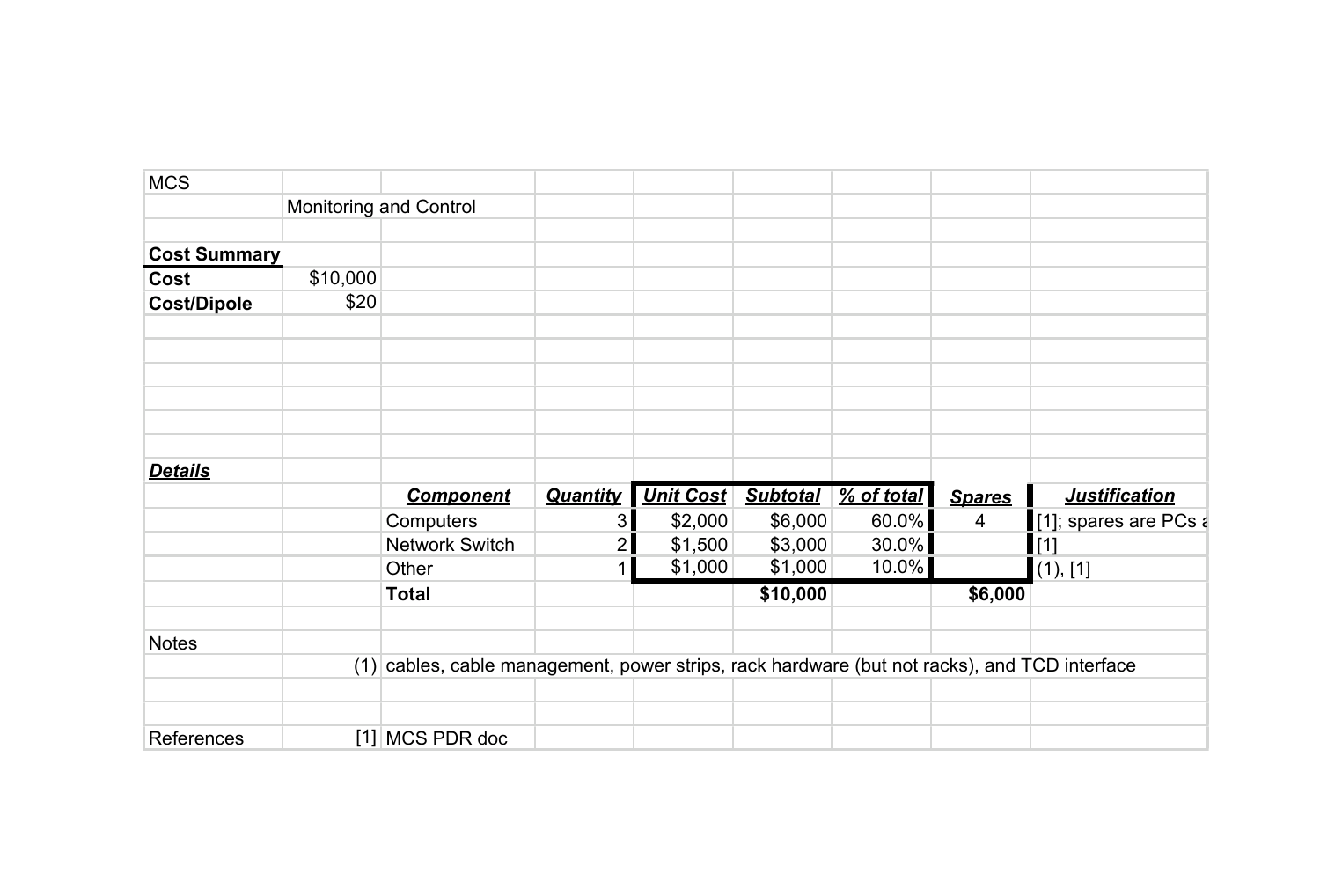| MCS-DR              |                |                                               |                |                  |                 |              |                                                                                    |
|---------------------|----------------|-----------------------------------------------|----------------|------------------|-----------------|--------------|------------------------------------------------------------------------------------|
|                     | Data Recorders |                                               |                |                  |                 |              |                                                                                    |
|                     |                |                                               |                |                  |                 |              |                                                                                    |
| <b>Cost Summary</b> |                |                                               |                |                  |                 |              |                                                                                    |
| Cost                | \$33,500       |                                               |                |                  |                 |              |                                                                                    |
| <b>Cost/Dipole</b>  | \$65           |                                               |                |                  |                 |              |                                                                                    |
|                     |                |                                               |                |                  |                 |              |                                                                                    |
|                     |                |                                               |                |                  |                 |              |                                                                                    |
|                     |                |                                               |                |                  |                 |              |                                                                                    |
|                     |                |                                               |                |                  |                 |              |                                                                                    |
|                     |                |                                               |                |                  |                 |              |                                                                                    |
| <b>Details</b>      |                |                                               |                |                  |                 |              |                                                                                    |
|                     |                | <b>Component</b>                              | Quantity       | <b>Unit Cost</b> | <b>Subtotal</b> | $%$ of total | <b>Justification</b>                                                               |
|                     |                | Computers                                     | 5 <sup>1</sup> | \$2,000          | \$10,000        |              | 29.9% (1), [1]                                                                     |
|                     |                | 10GbE NIC                                     | 5 <sup>1</sup> | \$595            | \$2,975         |              | $8.9\%$ (1), [1]                                                                   |
|                     |                | TB drives                                     | 5 <sup>1</sup> | \$200            | \$1,000         |              | $3.0\%$ (1), [1]                                                                   |
|                     |                | Other                                         | 5 <sup>1</sup> | \$200            | \$1,000         |              | $3.0\%$ (1), (2), [1]                                                              |
|                     |                | CXP4 cables                                   | 5 <sup>1</sup> | \$105            | \$525           | 1.6%         |                                                                                    |
|                     |                | <b>Storage Tapes</b>                          | 100            | \$30             | \$3,000         | $9.0\%$      |                                                                                    |
|                     |                | <b>LTO Drives</b>                             | 5 <sup>1</sup> | \$3,000          | \$15,000        |              | 44.8% (3), [1]                                                                     |
|                     |                | <b>Total</b>                                  |                |                  | \$33,500        |              |                                                                                    |
| <b>Notes</b>        |                |                                               |                |                  |                 |              |                                                                                    |
|                     |                | (1) Data Recorders implemented for LWA-1 only |                |                  |                 |              |                                                                                    |
|                     |                |                                               |                |                  |                 |              | (2) cables, cable management, power strips, rack hardware (but not racks), and TCD |
|                     |                | (3) optional, but recommended                 |                |                  |                 |              |                                                                                    |
|                     |                |                                               |                |                  |                 |              |                                                                                    |
| References          |                | [1] MCS PDR doc                               |                |                  |                 |              |                                                                                    |
|                     |                |                                               |                |                  |                 |              |                                                                                    |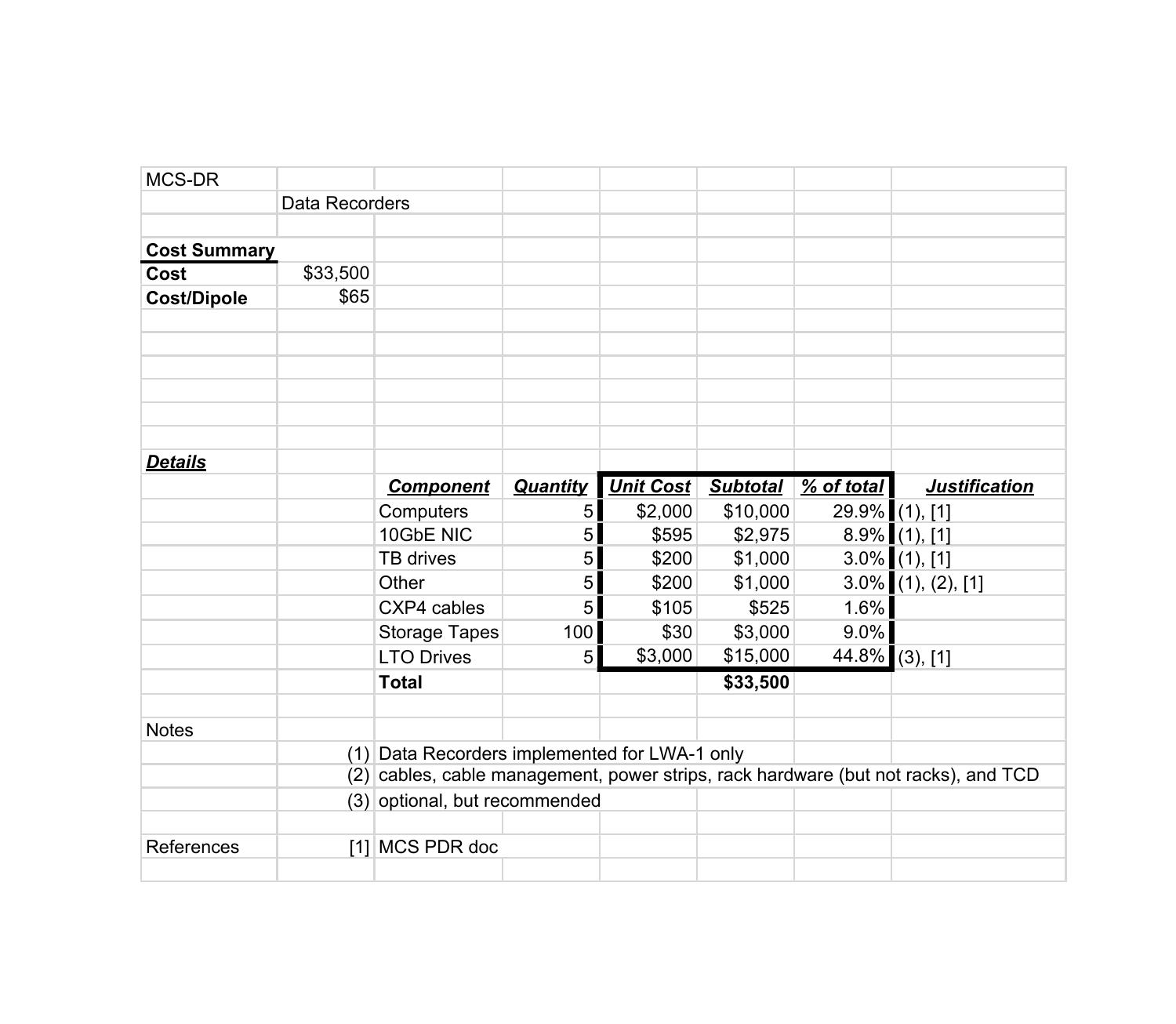| <b>SHL</b>              |                 |                                                                                                 |                 |            |                  |                 |              |                                                                                                                           |  |
|-------------------------|-----------------|-------------------------------------------------------------------------------------------------|-----------------|------------|------------------|-----------------|--------------|---------------------------------------------------------------------------------------------------------------------------|--|
|                         |                 | The shelter which contains the LWA electronics. Intended to be purchased as single deliverable. |                 |            |                  |                 |              |                                                                                                                           |  |
|                         |                 | Includes cost of shielded equipment racks.                                                      |                 |            |                  |                 |              |                                                                                                                           |  |
|                         |                 |                                                                                                 |                 |            |                  |                 |              |                                                                                                                           |  |
| <b>Cost Summary</b>     |                 |                                                                                                 |                 |            |                  |                 |              |                                                                                                                           |  |
| Total cost (low)        | \$85,200        |                                                                                                 |                 |            |                  |                 |              |                                                                                                                           |  |
| Total cost/dipole       | \$166           |                                                                                                 |                 |            |                  |                 |              |                                                                                                                           |  |
| Total cost (high)       | \$100,200       |                                                                                                 |                 |            |                  |                 |              |                                                                                                                           |  |
| Total cost/dipole       | \$196           |                                                                                                 |                 |            |                  |                 |              |                                                                                                                           |  |
|                         |                 |                                                                                                 |                 |            |                  |                 |              |                                                                                                                           |  |
|                         |                 |                                                                                                 |                 |            |                  |                 |              |                                                                                                                           |  |
| <b>Details</b>          |                 |                                                                                                 |                 |            |                  |                 |              |                                                                                                                           |  |
|                         |                 | Low Cost                                                                                        |                 |            | <b>High Cost</b> |                 |              |                                                                                                                           |  |
| <b>Component</b>        | Quantity        | <b>Unit Cost</b>                                                                                | <b>Subtotal</b> | % of total | <b>Unit Cost</b> | <b>Subtotal</b> | $%$ of total | <b>Justification</b>                                                                                                      |  |
| Shelter                 |                 | \$35,000                                                                                        | \$35,000        | 41.1       | \$50,000         | \$50,000        | $49.9\%$ (1) |                                                                                                                           |  |
| Foundations             | $\vert 4 \vert$ | \$250                                                                                           | \$1,000         | 1.2        | \$250            | \$1,000         |              | $1.0\%$ (2), [1]                                                                                                          |  |
| Lightning<br>Protection |                 | \$4,000                                                                                         | \$4,000         | 4.7        | \$4,000          | \$4,000         | $4.0\%$ (3)  |                                                                                                                           |  |
| Racks                   | 8 <sup>1</sup>  | \$5,000                                                                                         | \$40,000        | 46.9       | \$5,000          | \$40,000        | $39.9\%$ (4) |                                                                                                                           |  |
| Patch panel             | 8 <sup>1</sup>  | \$500                                                                                           | \$4,000         | 4.7        | \$500            | \$4,000         | $4.0\%$ (5)  |                                                                                                                           |  |
| Connectors              | 600             | \$2                                                                                             | \$1,200         | 1.4        | \$2              | \$1,200         | $1.2\%$ (6)  |                                                                                                                           |  |
|                         |                 |                                                                                                 |                 |            |                  |                 |              |                                                                                                                           |  |
|                         |                 |                                                                                                 | \$85,200        |            |                  | \$100,200       | 100.0%       |                                                                                                                           |  |
|                         |                 |                                                                                                 |                 |            |                  |                 |              |                                                                                                                           |  |
| <b>Notes</b>            |                 |                                                                                                 |                 |            |                  |                 |              |                                                                                                                           |  |
|                         |                 | $(1)$ Munton email dtd. 8/7/06                                                                  |                 |            |                  |                 |              |                                                                                                                           |  |
|                         |                 | $(2)$ Initial cost estimate for a piling foundation.                                            |                 |            |                  |                 |              |                                                                                                                           |  |
|                         |                 | protection on incoming lines.                                                                   |                 |            |                  |                 |              | (3) Crude guess at cost of providing ground radials, and lightning protection external to shelter. Does NOT include surge |  |
|                         |                 | (4) Cost of LWDA Equipto FCC Compliant rack.                                                    |                 |            |                  |                 |              |                                                                                                                           |  |
|                         |                 | (5) Cost of fabrication of back-of-rack panels.                                                 |                 |            |                  |                 |              |                                                                                                                           |  |
|                         |                 |                                                                                                 |                 |            |                  |                 |              | (6) Cost of bulkhead connectors - just a guess at this point. We need at least connectors for 512 cables from             |  |
|                         |                 | SEP to ARX + additional cables.                                                                 |                 |            |                  |                 |              |                                                                                                                           |  |
| References              |                 |                                                                                                 |                 |            |                  |                 |              |                                                                                                                           |  |
|                         |                 | [1] Copeland, J. "LWA Shelter Design Drawings"                                                  |                 |            |                  |                 |              |                                                                                                                           |  |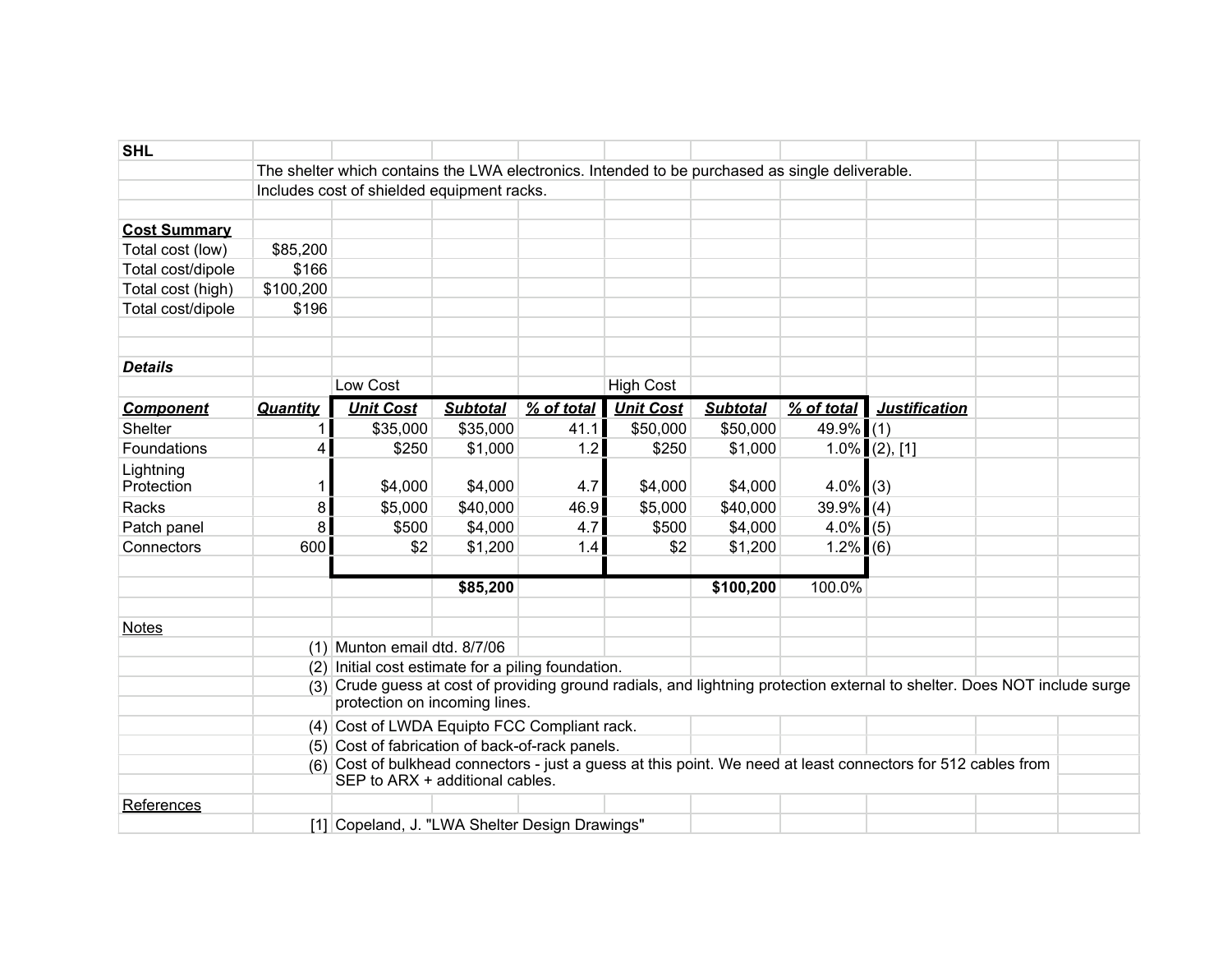| <b>PCD</b>                |                               |                                                           |                 |            |                 |                      |  |
|---------------------------|-------------------------------|-----------------------------------------------------------|-----------------|------------|-----------------|----------------------|--|
|                           |                               | Power supplies need to provide power supplies to the FEE. |                 |            |                 |                      |  |
| <b>Cost Summary</b>       |                               |                                                           |                 |            |                 |                      |  |
| Cost                      | \$6,800                       |                                                           |                 |            |                 |                      |  |
| <b>Cost/Dipole</b>        | \$13                          |                                                           |                 |            |                 |                      |  |
| <b>Details</b>            |                               |                                                           |                 |            |                 |                      |  |
| <b>Component</b>          | <b>Quantity</b>               | <b>Unit Cost</b>                                          | <b>Subtotal</b> | % of total |                 | <b>Justification</b> |  |
| <b>Power Distribution</b> | 6                             | \$800                                                     | \$4,800         |            | $70.6$ (1), [1] |                      |  |
| <b>MCS</b>                |                               | \$1,000                                                   | \$1,000         |            | $14.7$ (3), [1] |                      |  |
| Other                     |                               | \$1,000                                                   | \$1,000         |            | $14.7$ (2), [1] |                      |  |
|                           |                               |                                                           |                 |            |                 |                      |  |
| <b>Total Cost</b>         |                               |                                                           | \$6,800         |            |                 |                      |  |
|                           |                               |                                                           |                 |            |                 |                      |  |
| <b>Notes</b>              |                               |                                                           |                 |            |                 |                      |  |
|                           |                               | (1) Remote Power Management Distribution Units            |                 |            |                 |                      |  |
|                           | (2) Cabling, Connectors, etc. |                                                           |                 |            |                 |                      |  |
|                           |                               | (3) PCD/Shelter MCS Computer                              |                 |            |                 |                      |  |
|                           |                               |                                                           |                 |            |                 |                      |  |
| <b>References</b>         |                               |                                                           |                 |            |                 |                      |  |
|                           | [1] Systems Engineering       |                                                           |                 |            |                 |                      |  |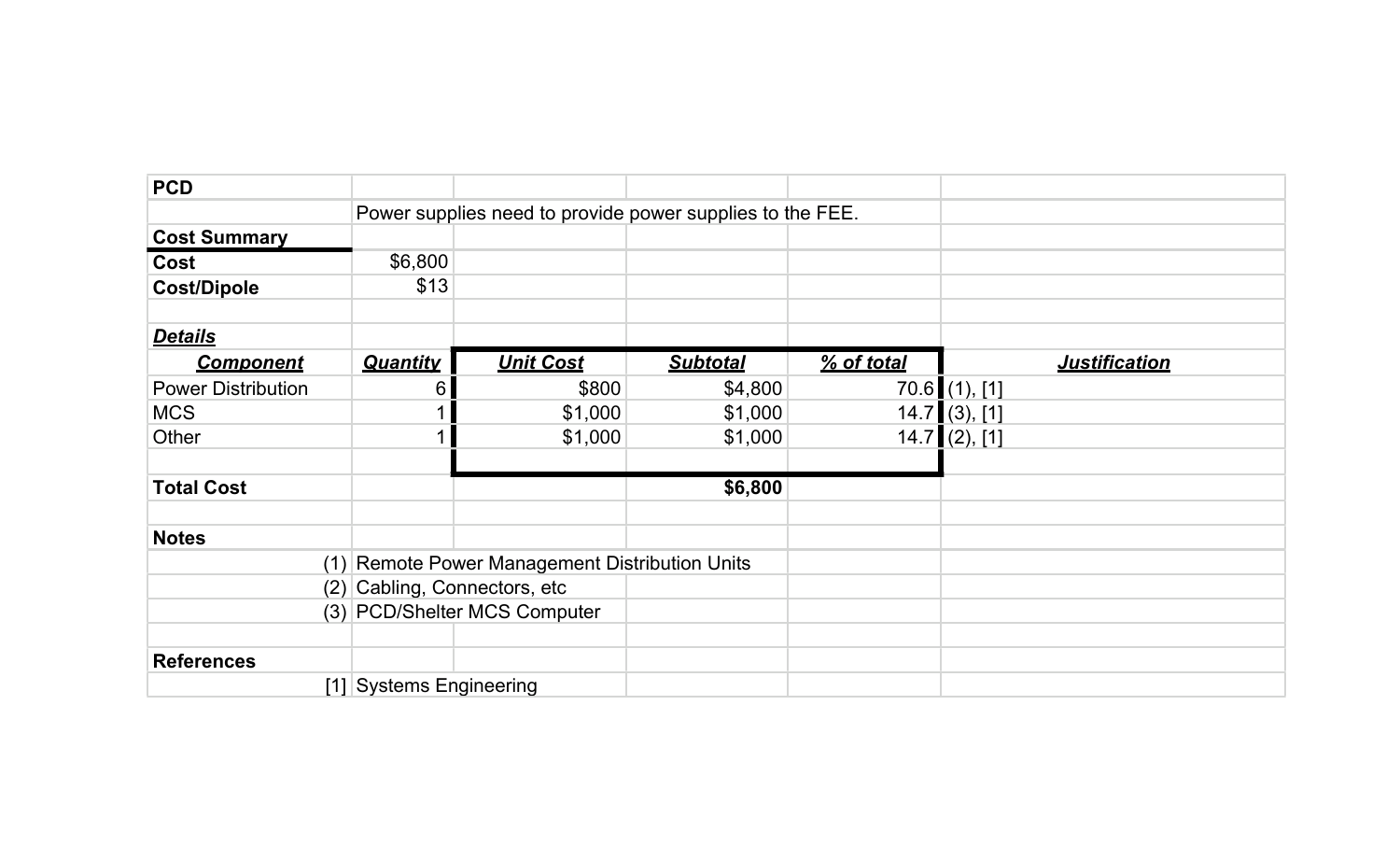| <b>SIT</b>                                                                                                                                                         |                               |                    |                        |                                                                                               |  |
|--------------------------------------------------------------------------------------------------------------------------------------------------------------------|-------------------------------|--------------------|------------------------|-----------------------------------------------------------------------------------------------|--|
| Site infrastructure costs are those costs associated with site preparation, and installation. There are two main components: Fixed costs per site, and costs which |                               |                    |                        |                                                                                               |  |
| Scale as the antenna number. Scaling costs are presented as the cost for a full 256 stands.                                                                        |                               |                    |                        |                                                                                               |  |
|                                                                                                                                                                    |                               |                    |                        |                                                                                               |  |
| <b>Cost Summary</b>                                                                                                                                                |                               |                    |                        |                                                                                               |  |
| <b>Fixed Costs</b>                                                                                                                                                 | \$45,884                      |                    |                        |                                                                                               |  |
| <b>Scaling Costs</b>                                                                                                                                               | \$28,416                      |                    |                        |                                                                                               |  |
| <b>Total Cost</b>                                                                                                                                                  | \$74,300                      |                    |                        |                                                                                               |  |
| <b>Scaling Site Costs/Dipole</b>                                                                                                                                   | \$55.50                       |                    |                        |                                                                                               |  |
|                                                                                                                                                                    |                               |                    |                        |                                                                                               |  |
| Details                                                                                                                                                            | <b>Fixed Costs per Site</b>   |                    |                        | <b>Justification</b>                                                                          |  |
| Component                                                                                                                                                          | Quantity                      | <b>Fixed Costs</b> | % of total             |                                                                                               |  |
| RFI Survey, 2 people, 2 day per diem and mileage                                                                                                                   |                               | \$245              | 0.53%                  |                                                                                               |  |
| Biological/archelogical survey, (based on cost of 1 survey)                                                                                                        |                               | \$1,127            | 2.46%                  |                                                                                               |  |
| Leveling, gravel (none planned)                                                                                                                                    |                               | \$0                | $0.00\%$               |                                                                                               |  |
| Fencing (400 m, 6 wire, 2 gates. Ref: Acme installation at LWDA)                                                                                                   |                               | \$7,000            | 15.26%                 |                                                                                               |  |
| NRAO builds road, 960' x 9' @ \$1.50 per ft                                                                                                                        |                               | \$1,422            | 3.10%                  |                                                                                               |  |
| NRAO installs fiber optic cable, 5280' @ \$1.46/ft                                                                                                                 |                               | \$7,709            | 16.80%                 |                                                                                               |  |
| NRAO connects fiber.                                                                                                                                               |                               | \$1,580            | 3.44%                  |                                                                                               |  |
| Power Line installation, 2640' @ \$8.43/ft and transformer by SEC                                                                                                  |                               | \$22,255           | 48.50%                 |                                                                                               |  |
| Surveying Site                                                                                                                                                     |                               | \$3,000            | 6.54%                  |                                                                                               |  |
| Miscellaneous travel                                                                                                                                               |                               | \$1,546            | 3.37%                  |                                                                                               |  |
| <b>Total Fixed Costs</b>                                                                                                                                           |                               | \$45,884           | 100%                   |                                                                                               |  |
|                                                                                                                                                                    |                               |                    |                        |                                                                                               |  |
|                                                                                                                                                                    | <b>Scaling Costs per Site</b> |                    |                        |                                                                                               |  |
| Component                                                                                                                                                          | Quantity                      | <b>Fixed Costs</b> | $\frac{9}{6}$ of total |                                                                                               |  |
| Install Antenna foundations (4 people x 8 days + equipment rental)                                                                                                 |                               | \$15,000           | 52.79% (1), [1]        |                                                                                               |  |
| Bury conduit for signal cable to 256 stands (cable not incl)                                                                                                       |                               | \$10,000           | 35.19%                 |                                                                                               |  |
| Electrical infrastructure (lights, lighting panel, concrete pastel                                                                                                 |                               | \$3,416            | 12.02%                 |                                                                                               |  |
| <b>Total Scaling Costs</b>                                                                                                                                         |                               | \$28,416           | 100%                   |                                                                                               |  |
| <b>Total Cost for Full Station</b>                                                                                                                                 |                               | \$74,300           |                        |                                                                                               |  |
|                                                                                                                                                                    |                               |                    |                        |                                                                                               |  |
| <b>Notes</b>                                                                                                                                                       |                               |                    |                        |                                                                                               |  |
|                                                                                                                                                                    |                               |                    |                        | (1) LWA-2 and LWA-3 estimated to be $256/2 = 128$ stands as part of LWA-1+ construction phase |  |
| References                                                                                                                                                         |                               |                    |                        |                                                                                               |  |
| [1] Walter Gerstle, LWA Memo 48, 2006-08-15                                                                                                                        |                               |                    |                        |                                                                                               |  |
|                                                                                                                                                                    |                               |                    |                        |                                                                                               |  |